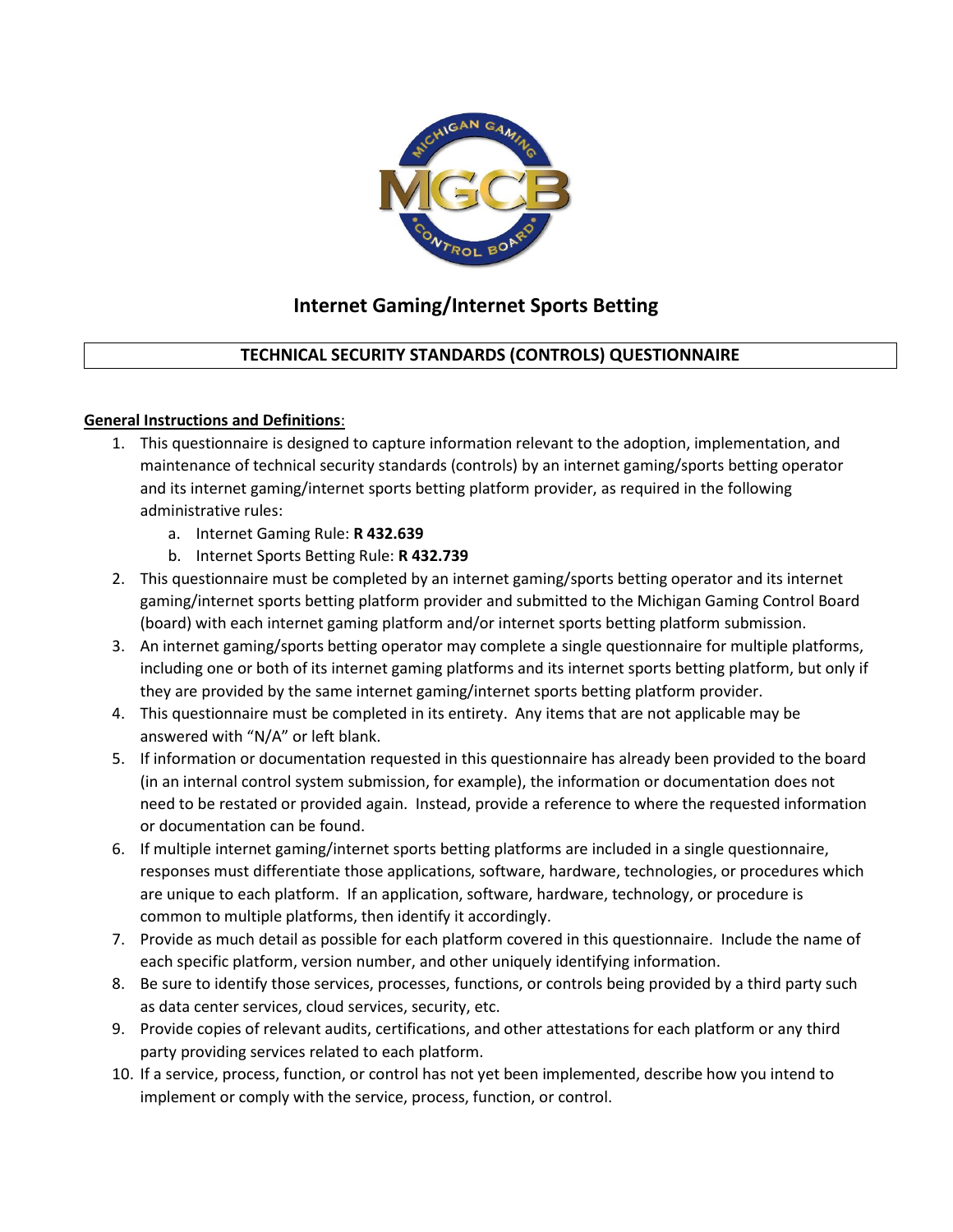- 11. Definitions:
	- a. "Internet Gaming Platform" means all hardware, software, firmware, communications technology, and other equipment as defined in Internet Gaming Rule **R 432.611(m)**.
	- b. "Internet Sports Betting Platform" means all hardware, software, firmware, communications technology, and other equipment as defined in Internet Sports Betting Rule **R 432.711(i)**.
	- c. "Third Party" means a person other than an internet gaming/sports betting operator or internet gaming/internet sports betting platform provider, including an internet gaming/sports betting supplier, vendor, or other third-party service provider.

## **1. Information Security Policy**

- a. Provide a copy of your information security policy governing the internet gaming/internet sports betting platform and related data.
- b. How often is it reviewed and updated by management.
- c. Does your information security policy delineate the responsibilities of the internet gaming/sports betting operator, internet gaming/internet sports betting platform provider, and all third parties responsible for the operation, service, or maintenance of the internet gaming/internet sports betting platform (e.g., data center or cloud service providers)?
- d. Have you submitted to the board a copy of your internal control systems incorporating the technical and security standards (controls) for each applicable platform per the specific referenced administrative rule:
	- i. Internet Gaming Rule: **R 432.639**
	- ii. Internet Sports Betting Rule: **R 432.739**
- e. If not already submitted, provide a copy of the technical security standards (controls) for each applicable platform per the administrative rules listed above.

#### **2. Internet Gaming/Internet Sports Betting Platform IT Security Audits**

- a. Is the internet gaming/internet sports betting platform in compliance with any of the following standards for information security management:
	- i. SOC 2, ISO/IEC 27001, ISO/IEC 27017, ISO/IEC 27018, PCI, NIST, Fedramp, World Lottery Association Security Controls, or similar standards.
- b. Describe the process to audit the internet gaming/internet sports betting platform at all locations where sensitive information or critical components are accessed, processed, transmitted, or stored.
- c. Explain how the audit process involves third-party data centers or cloud service providers (if applicable).
- d. Provide a copy of the full report for each of the most recent IT security audits performed on your internet gaming/internet sports betting platform, including audits performed for third parties such as data centers or cloud service providers.
- e. Provide copies of any other reports, certifications, or attestations regarding the IT security controls for your internet gaming/internet sports betting platform, including reports, certifications, or attestations prepared by or for third parties such as data centers or cloud service providers.

## **3. Location of Servers for Internet Gaming/Internet Sports Betting Platform**

a. Provide detailed information regarding the planned physical location of the servers, storage devices, network communication devices, and all other components of the internet gaming/internet sports betting platform. Include those housed in or by data centers and cloud service providers.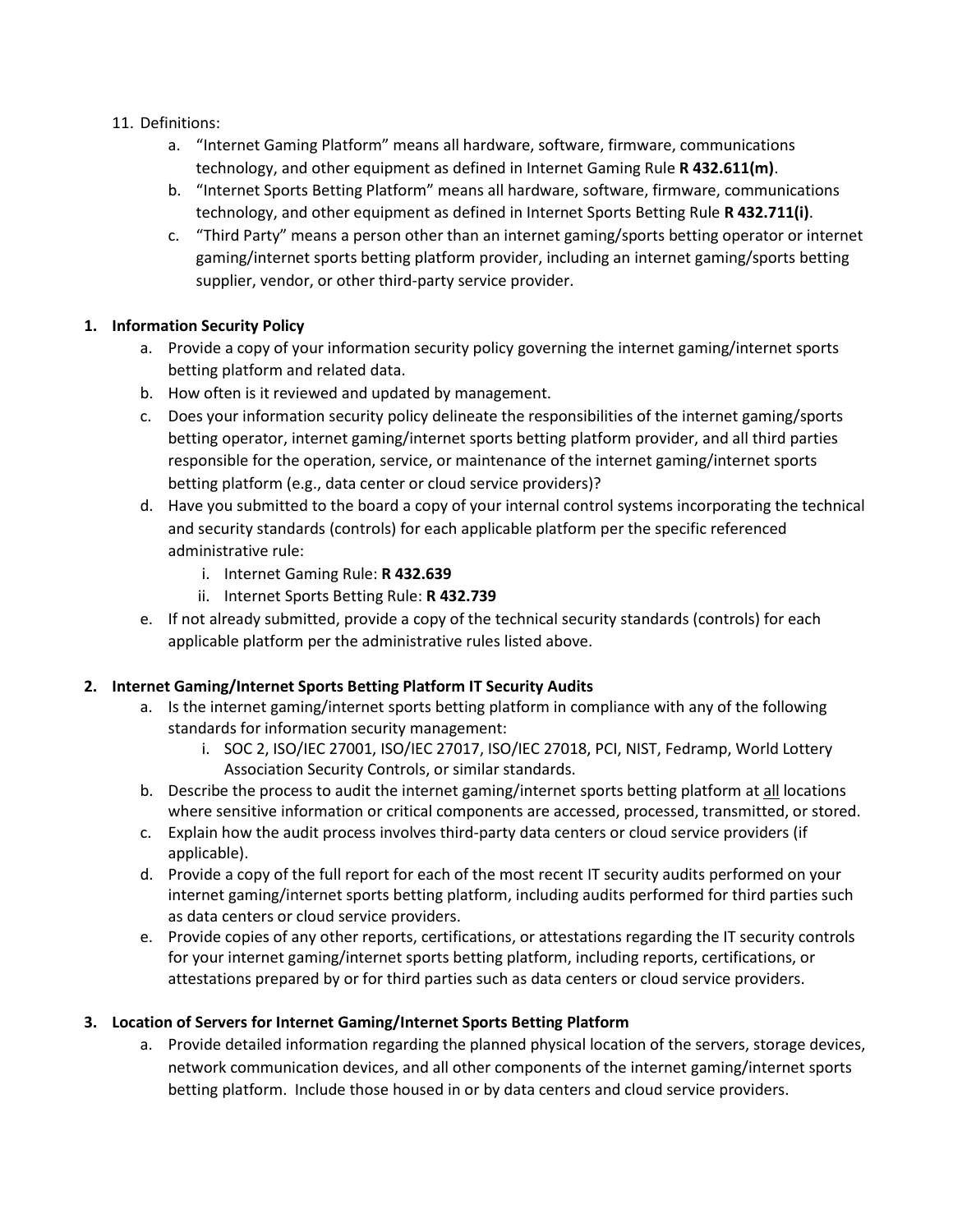- b. Where will servers storing operating system recovery and platform data back-ups be located?
- c. Where will servers storing replicated platform data or an enterprise data warehouse be located?

#### **4. Physical Security Controls of IT Assets**

- a. Will you be using a data center or cloud service provider to house the IT assets of the internet gaming/internet sports betting platform? Provide the name of the data center or cloud service provider.
- b. Describe how the IT assets of the internet gaming/internet sports betting platform will be housed in a secure manner in order to prevent unauthorized physical access and damage from environmental factors, natural disasters, and fire.
- c. Provide details regarding physical security controls such as fencing, secure doors, mantraps, badge readers, PIN pads, biometrics, keys, etc.
- d. Describe what happens if a door is forced open to a secured area.
- e. How is physical access to the facility housing internet gaming/internet sports betting platform equipment granted, tracked, and monitored to ensure only appropriate and authorized personnel have access?
- f. Describe how entry into the IT room housing internet gaming/internet sports betting platform equipment is logged and how long these records are retained.
- g. How are unauthorized access events detected, logged, and investigated?
- h. If using a data center or cloud service provider to house internet gaming/internet sports betting platform equipment, would data center or cloud service provider staff have physical access to this equipment? Please explain.
- i. Describe the procedures for requesting data center or cloud service provider staff to service, install, or in any other way access your IT equipment for the internet gaming/internet sports betting platform. Include in your response:
	- i. How long any service requests with the data center or cloud service provider are retained.
	- ii. A list of typical tasks that data center or cloud service provider staff might be expected to perform on your behalf.

#### **5. Camera Surveillance of Internet Gaming/Internet Sports Betting Platform Equipment**

- a. Describe how surveillance coverage is used to protect the IT assets of the internet gaming/internet sports betting platform.
- b. How long is surveillance footage retained until deleted?
- c. Are all entrance and exit points covered by surveillance?
- d. Is the IT room housing internet gaming/internet sports betting platform equipment covered by surveillance?
- e. Is the surveillance system backed up? If yes, where and for how long?

## **6. Logical Access Control**

- a. Describe how employee access to the critical components of the internet gaming/internet sports betting platform is secured against unauthorized access through the use of authentication credentials such as passwords, digital certificates, PINs, biometrics, multi-factor authentication, and other methods.
- b. Where passwords are used as an authentication credential for critical components of the internet gaming/internet sports betting platform, describe the password management processes and controls in place to enforce such items as password complexity, forced password changes, failed login attempts, etc.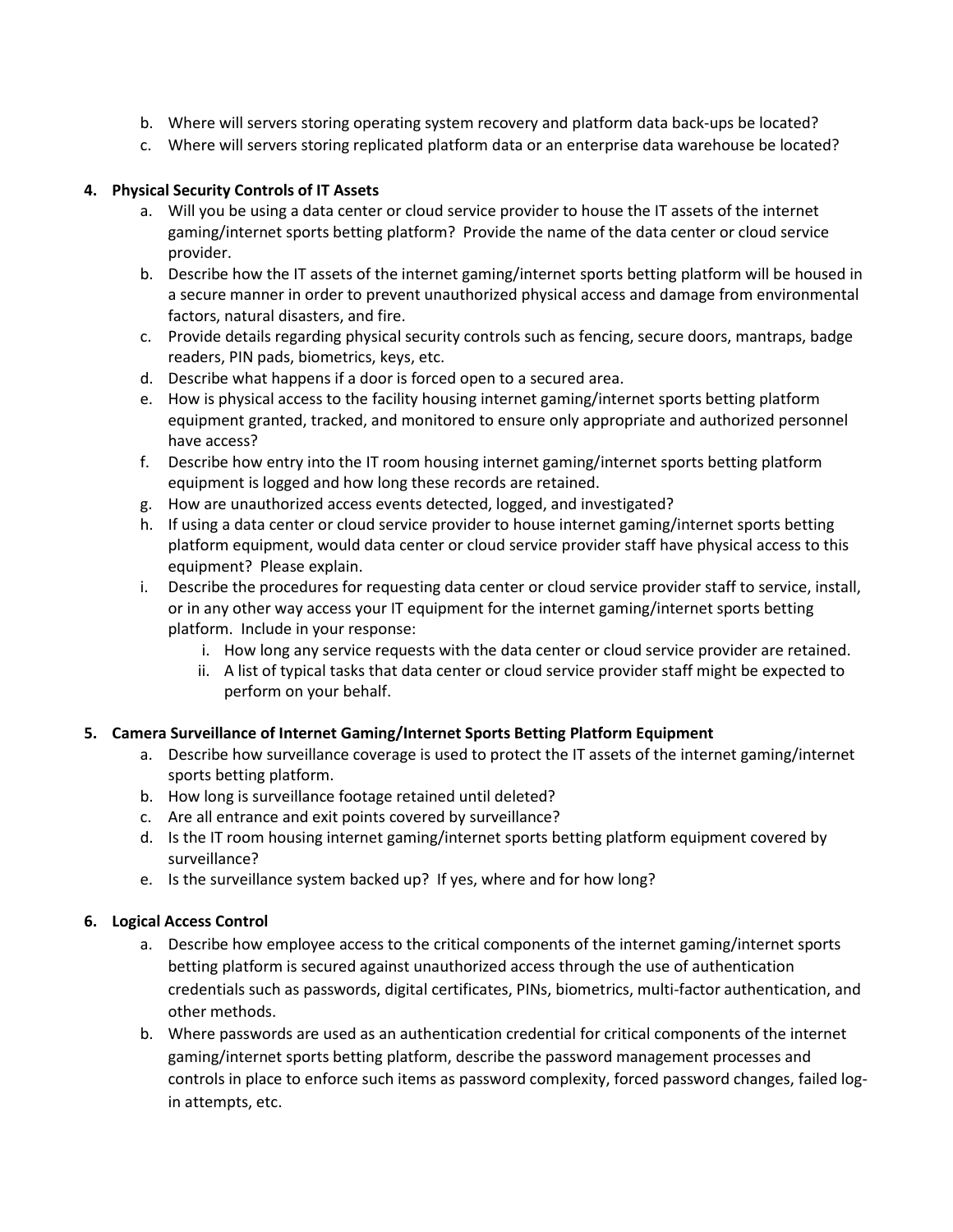- c. Describe the request management process to grant access to the critical components of the internet gaming/internet sports betting platform for employees. Be sure to include the names of any applications used to record, grant, and track user access to the internet gaming/internet sports betting platform.
- d. How long are records regarding access to the internet gaming/internet sports betting platform retained?
- e. Describe the process to review user accounts to ensure that each employee's access to the internet gaming/internet sports betting platform is appropriate and maintains segregation of duties.
- f. How often is the above review conducted and by whom?
- g. Describe the process for removing user account access to the internet gaming/internet sports betting platform when an employee transfers to a new position or their employment is terminated?
- h. Is the process for granting logical access different for third parties?
- i. Describe how all attempts, successful and unsuccessful, to log into the critical components of the internet gaming/internet sports betting platform are recorded in a secured log.
- j. Are utility programs which are capable of overriding application or operating systems controls used in your operating environment? If so, how are they regulated and implemented to prevent unauthorized use?
- k. If using a data center or cloud service provider to house internet gaming/sports betting platform equipment, would data center or cloud service provider staff have logical access to this equipment? Please explain.

## **7. Asset Management**

- a. Do you have an acceptable use policy regarding the use of IT assets for the critical components of the internet gaming/internet sports betting platform? How are employees trained on this policy? Attach a copy of the policy.
- b. Describe your processes for ensuring an accurate inventory of all critical components of the internet gaming/internet sports betting platform in which all IT assets are accounted for and have a designated owner or management official that is responsible for each IT asset.
- c. Describe the procedures to ensure each designated IT asset owner or management official properly classifies information and IT assets in terms of criticality, sensitivity, and value.
- d. Describe your processes for the removal of old IT assets and the adding of new IT assets to the internet gaming/internet sports betting platform.
- e. How often are inventories conducted on all critical components of the internet gaming/internet sports betting platform?
- f. Describe the processes to decommission hardware components, storage media, removable memory devices, and other media are disposed of securely to prevent unauthorized access to data.

## **8. Communication Standards**

- a. Describe the controls that are in place to ensure the integrity and confidentiality of all individual and authorized participant communications and ensure the proper identification of the sender and receiver of all communications.
- b. Does the internet gaming/internet sports betting platform perform communications across a public or third-party network? If so, describe how the platform either encrypts the data packets or utilizes a secure communications protocol to ensure the integrity and confidentiality of the transmission.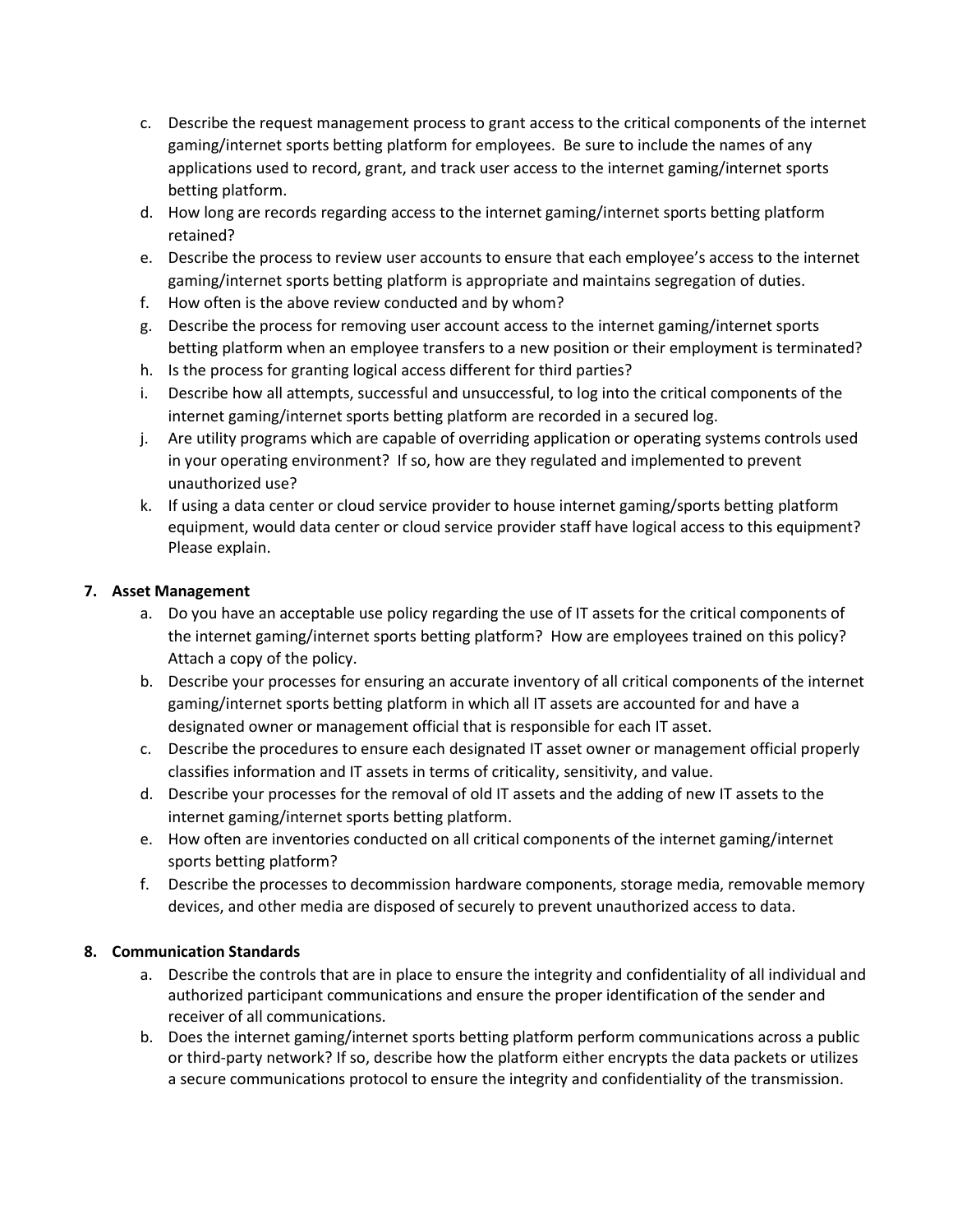- c. Describe in detail the secure method utilized by the internet gaming/internet sports betting platform in regard to communications that contain internet wagering/internet sports betting account numbers, user identification, passwords or PINs, individual or authorized participant data, sensitive information, wagers or results, financial information, or individual or authorized participant transaction information.
- d. Describe how the internet gaming/internet sports betting platform ensures secure communications between individual or authorized participant devices and the platform.

## **9. IT Security Assessments and Penetration Testing**

## Security Assessment

- a. How often are IT security assessments performed on the internet gaming/internet sports betting platform?
- b. Provide a copy of the results of the most recent vulnerability assessment performed on the internet gaming/internet sports betting platform.
- c. Describe the procedures, process, and tools used to perform an IT security assessment to identify and evaluate potential vulnerabilities which may put the security and operational integrity of the internet gaming/internet sports betting platform at risk, including but not limited to:
	- i. Port scanning.
	- ii. Identification of devices, operating systems, protocols, and services in use.
	- iii. Web scanning using an HTTP and HTPS vulnerability scanner.
	- iv. Missing OS and application patches and improperly configured software and services.
	- v. Outdated versions of operating systems and third-party applications.
	- vi. External vulnerabilities, including all external facing servers and network resources from which sensitive information may be obtained.
	- vii. Internal vulnerabilities, including all internal facing servers and network resources from which sensitive information may be obtained.

## Penetration Testing

- d. Describe how IT penetration testing is used on internal, external, and wireless networks to test if potential vulnerabilities are susceptible to exploitation.
- e. Describe how IT penetration testing is used to identity and test potential vulnerabilities in applications using both authenticated and unauthenticated scans.
- f. Describe how the results of assessments are reviewed by management for corrective action and remediation of identified vulnerabilities.
- g. Provide a copy of the results of the most recent IT penetration test performed on the internet gaming/internet sports betting platform.

## **10. Network Cyber Security of Internet Gaming/Internet Sports Betting Platform**

- a. Describe how the internet gaming/internet sports betting platform network security controls will authenticate all users on the network. Attach a network diagram showing firewalls, routers, NIDs, servers, and other relevant components of the internet gaming/internet sports betting platform.
- b. Describe how the internet gaming/internet sports betting platform network security controls will encrypt all network management communications.
- c. Describe the redundant features of the network so that the failure of a single router, server, or any other device does not result in a denial of service.
- d. Describe how network intrusion detection (NIDs) or network intrusion prevention (NIPs) devices and solutions are deployed throughout the network and monitor all communication to detect or prevent malicious attacks or unauthorized access, including but not limited to: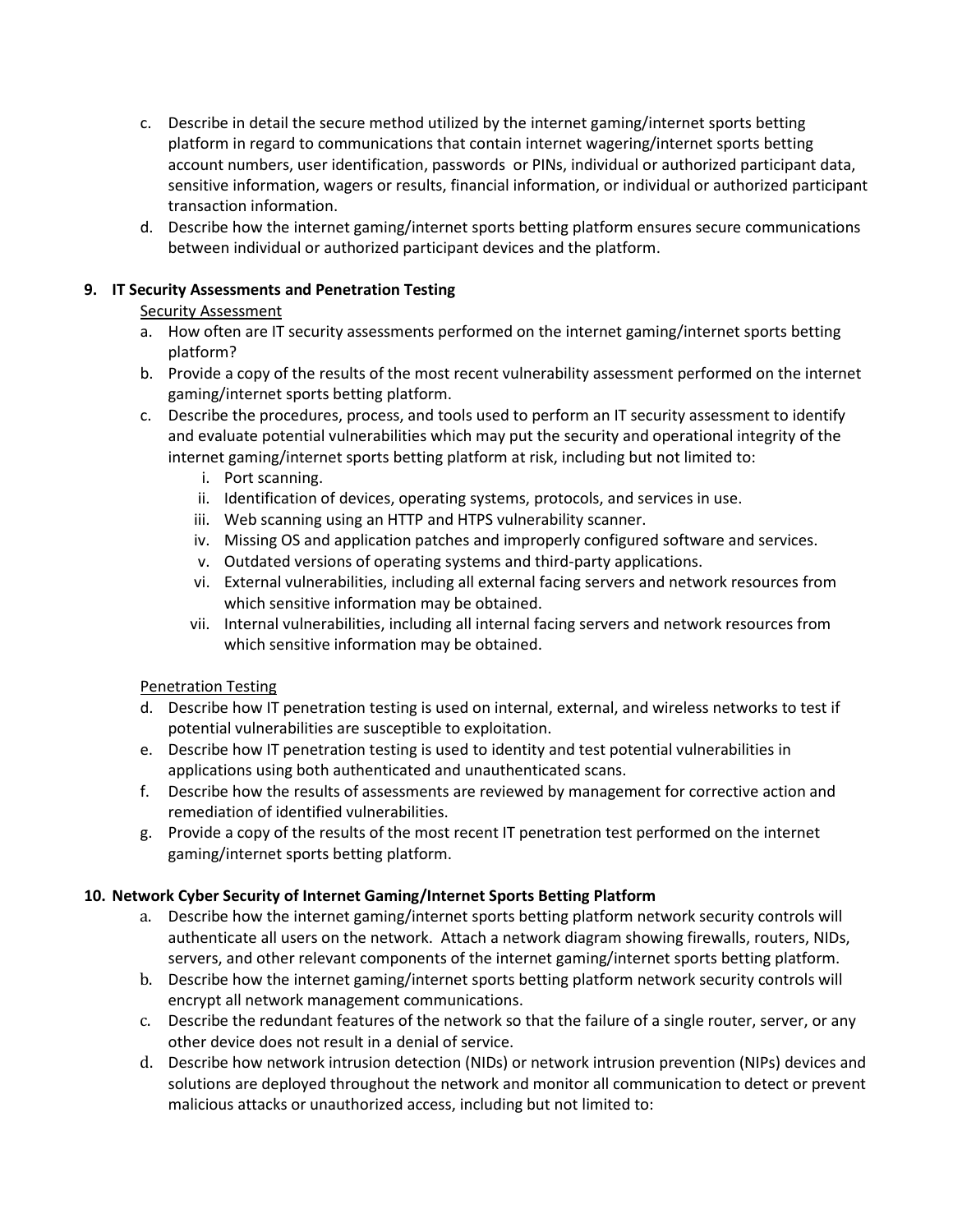- a. Distributed Denial of Service DDOS attacks.
- b. Shellcode from traversing the network.
- c. Spoofing attacks
- d. Man-in-the-Middle attacks
- e. Describe how NIDs, NIPs, or other devices and technologies are deployed on your WLAN network to scan and detect any unauthorized or rogue devices or access points and disable them.
- f. Do you have applications or software tools which are able to maintain a log of all wireless access for at least 90 days, including information on the wireless devices involved which can be to reconciled to an inventory of all networking devices on the internet gaming/internet sports betting platform?
- g. Describe the process for reviewing the WLAN controls and procedures to ensure security and integrity.
- h. Describe how anti-virus scanning solutions are deployed on critical components of the internet gaming/internet sports betting platform, including the name of the products used.
- i. Describe the procedures that ensure all changes to the networking infrastructure are logged.
- j. Are stateless protocols such as UDP (user datagram protocol) used in the transmission of sensitive data? If yes, how are they deployed in order to ensure data security?
- k. Are virtualized environments deployed in your network and if so, are they deployed in a manner so that redundant systems are not using the same hypervisor as the primary system?
- l. Describe how all networking hubs, services, and connection ports are secured to prevent unauthorized access, including unused services and ports.
- m. Describe how network communication equipment (NCE) for the internet gaming/internet sports betting platform is constructed in a way as to resist physical damage to the hardware or corruption of the contained firmware/software by normal usage.
- n. Describe how network communication equipment (NCE) is physically secured from unauthorized access at all locations, including third-party data centers or cloud service providers.
- o. Describe how network communication equipment (NCE) is logically secured from unauthorized access at all locations, including third-party data centers or cloud service providers.
- p. Describe your procedures to investigate, document, and resolve malfunctions including:
	- a. Determination of the cause of the malfunction.
	- b. Review of relevant records, reports, logs, and surveillance records.
	- c. Repair or replacement of the critical components.

## **11. Remote Access**

- a. Describe the process to grant, rescind, and record remote access to the internet gaming/internet sports betting platform by employees and third parties.
- b. Are records for requests to grant, modify, or disable remote user access retained electronically? If so, for how long?
- c. How is remote access controlled so that a remote user only has access to those applications, servers, or other IT resources necessary for them to perform their job? Be sure to include the name of any utility or application used to assign permissions.
- d. Describe how remote access to internet gaming/internet sports betting platform resources is achieved in a secure manner.
- e. Describe the processes and procedures used to manage third party or guest accounts used for remote access to internet gaming/internet sports betting platform components.
- f. Are third party or guest remote access accounts disabled when not in use?
- g. How are third party or guest remote access accounts restricted so that they may only access those applications, servers, and other network resources which they are authorized to support?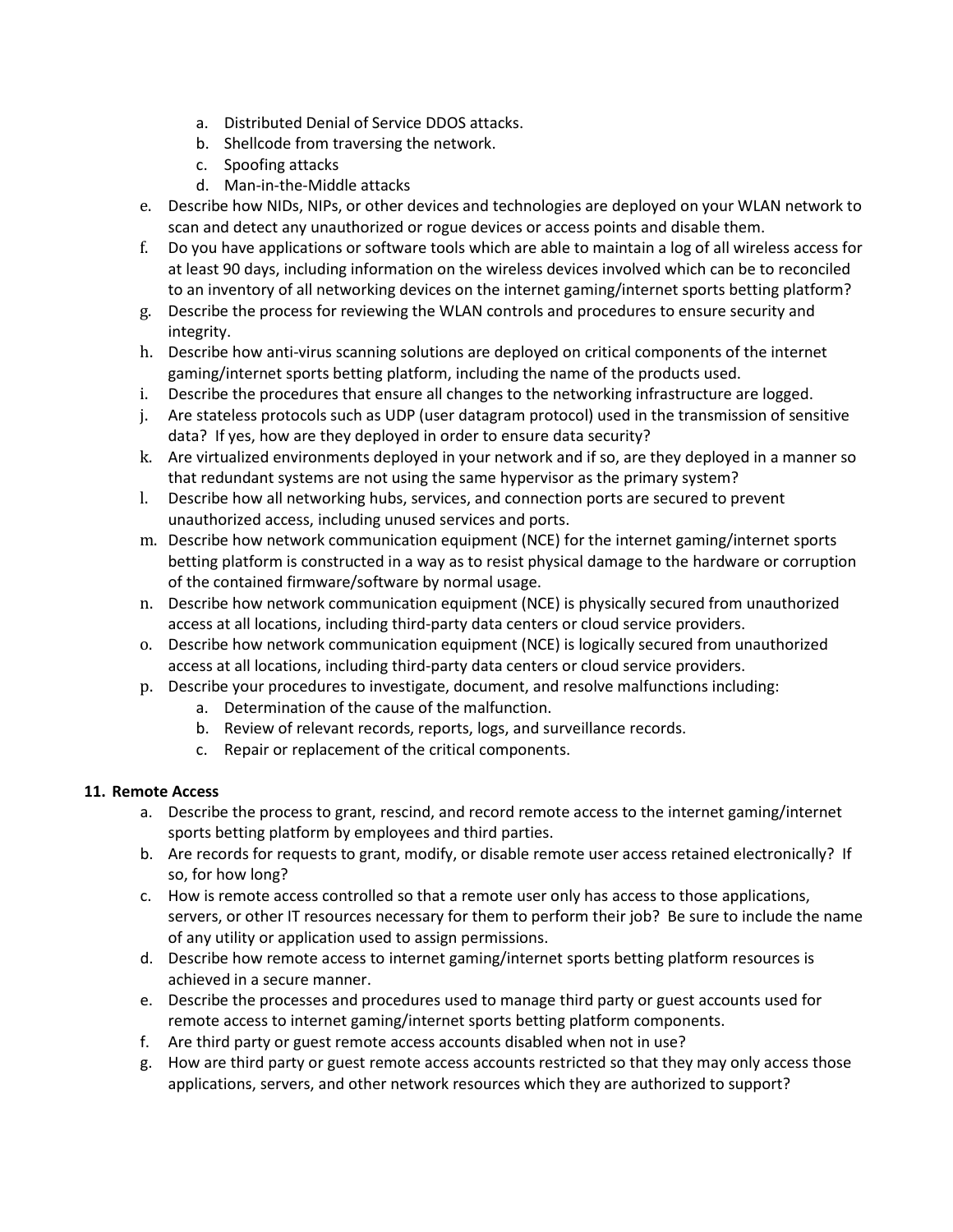- h. Is the remote access application able to capture and log remote session information including log-in name, host IP addresses, port numbers, protocols, and MAC addresses?
- i. Is the remote access application able to capture and log the time, date, and duration of the remote access session?
- j. Is the remote access application able to capture and log the remote user activity, resources accessed, and changes made? Please describe.

## **12. Environmental Controls and Power Capabilities for the Internet Gaming/Internet Sports Betting Platform**

- a. Describe the controls, tools, and processes deployed to protect the IT assets of the internet gaming/internet sports betting platform from electrical, environmental, and fire hazards. Identify where third parties such as data centers or cloud service providers are responsible for the controls or services.
- b. Is your IT room housing internet gaming/internet sports betting platform equipment compliant with any of the following standards: SOC 2, ISO/IEC 27001, ISO/IEC 27017, ISO/IEC 27018, NIST, or PCI? Provide a copy of the report from the most recent audit performed.

## Electrical

- c. What is the level of electrical redundancy provided for the IT assets of the internet gaming/internet sports betting platform? i.e. N, N+1, 2n, etc.
- d. How many generators does the facility housing internet gaming/internet sports betting platform equipment have?
- e. How long can these generators run at full load before requiring refueling?
- f. Do you have a service level agreement for fuel delivery services for generators? If so, what is it?
- g. How often are the generators serviced and tested?
- h. What is the service level agreement for emergency generator service?
- i. Is generator testing done under full load conditions?
- j. What is the level of UPS redundancy provided for the IT assets of the internet gaming/internet sports betting platform? i.e. N, N+1, 2n, etc.
- k. Are equipment racks and cages configured with redundant electrical power supplies, including redundant UPS and generator service?
- l. Does the electrical power capacity in the facility housing internet gaming/internet sports betting platform equipment allow for future increase of electrical needs?

## Environmental/HVAC

- m. What level of redundancy does the facility housing internet gaming/internet sports betting platform equipment have for the HVAC system? i.e. N, N+1, N+2, etc.
- n. How many cooling units are in use in the facility housing internet gaming/internet sports betting platform equipment?
- o. Is there a service level agreement for emergency service? What is it?
- p. How often are the HVAC systems inspected and serviced?
- q. Does the facility housing internet gaming/internet sports betting platform equipment use a raised floor design?

## Fire Detection and Suppression

- r. What sort of fire suppression system is deployed in the facility housing internet gaming/internet sports betting platform equipment? i.e. FM 200, water system, dry pipe, etc.
- s. Is there a service level agreement for emergency service? What is it?
- t. How are staff trained in the use of manual fire suppression systems, alarms, extinguishers, etc.?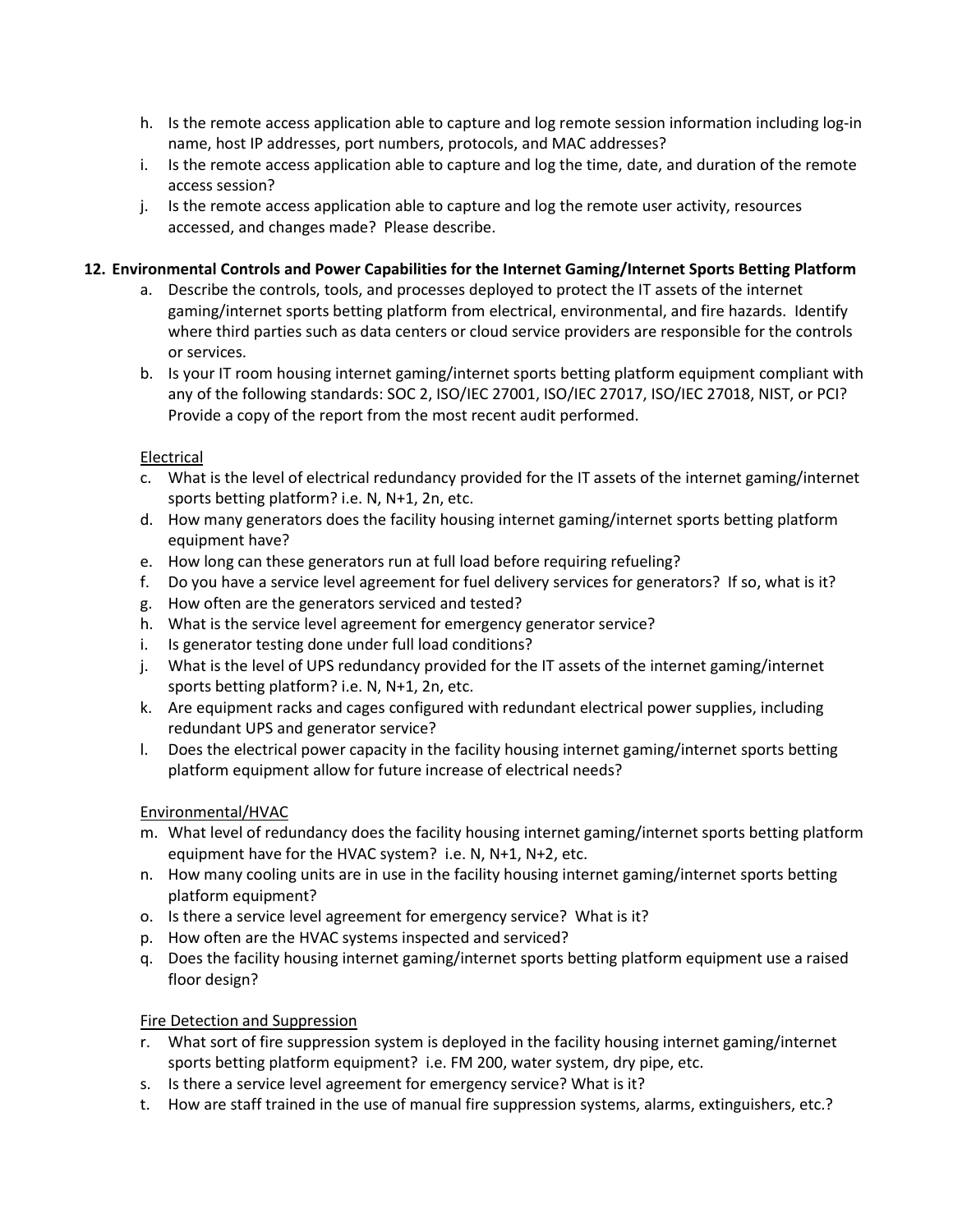u. How are smoke detectors deployed in the facility housing internet gaming/internet sports betting platform equipment to account for venting and air circulation factors?

#### **13. Business Continuity and Disaster Recovery Planning**

- a. Do you have a business continuity and disaster recovery plan in place? Provide a copy of this plan.
- b. Describe how your business continuity and disaster recovery plan will recover internet gaming/internet sports betting operations if it is rendered inoperable.
- c. Does your disaster recovery plan include a site for recovery which is separated from the production site?
- d. How does your method of storing individual or authorized participant, wagering, and other platform data minimize loss in the event of a disaster? Describe this process.
- e. Does your disaster recovery plan contain detailed steps or metrics required to re-establish internet gaming/internet sports betting operations? Please describe.
- f. How often is the business continuity and disaster recovery plan reviewed for appropriateness and tested?
- g. Does your disaster recovery plan include contingencies for incidents related to natural disasters, man-made events, civil unrest, and cyber-attacks?

#### **14. Use of Third-Party Services**

- a. Identify and explain how any third-party services are implemented into your internet gaming/internet sports betting platform, including but not limited to geolocation services, patron loyalty programs, financial services, identity verification services, cloud services, virtualization services, and data center services.
- b. Provide copies of the most recent compliance audit completed for any third-party entity providing any of the above services, including such audits as:
	- i. SOC 2, ISO/IEC 27001, ISO/IEC 27017, ISO/IEC 27018, PCI, NIST, Fedramp, or World Lottery Association Security Controls.
- c. Describe how the security and responsibilities of third-party services within the internet gaming/internet sports betting platform are defined and documented.
- d. Describe the policies and procedures for managing and monitoring third-party services to ensure adherence to relevant security requirements, including but not limited to:
	- i. Agreements involving accessing, processing, communicating, or managing the internet gaming/internet sports betting platform and its components.
	- ii. Process for the regular review of services, reports, and records provided by third parties.
	- iii. Process for managing changes to the provisions of third-party service agreements, including security policies, procedures, and controls.
	- iv. Access rights of third-party service providers to the internet gaming/internet sports betting platform including granting, modifying, or disabling due to termination or job change.
- e. Are the services, reports, records, or SLAs provided by a third party monitored and reviewed by management on a routine basis? If so, how often?

## **15. Internet Gaming/Internet Sports Betting Platform Data: Integrity, Data Backup and Recovery Process**

- a. Describe your procedures and controls for securing the data for the critical components of the internet gaming/internet sports betting platform, including accounting, reporting, significant event, and other sensitive data, against alteration, tampering, or unauthorized access.
- b. How are data handling methods implemented to achieve input validation and rejection of corrupted data?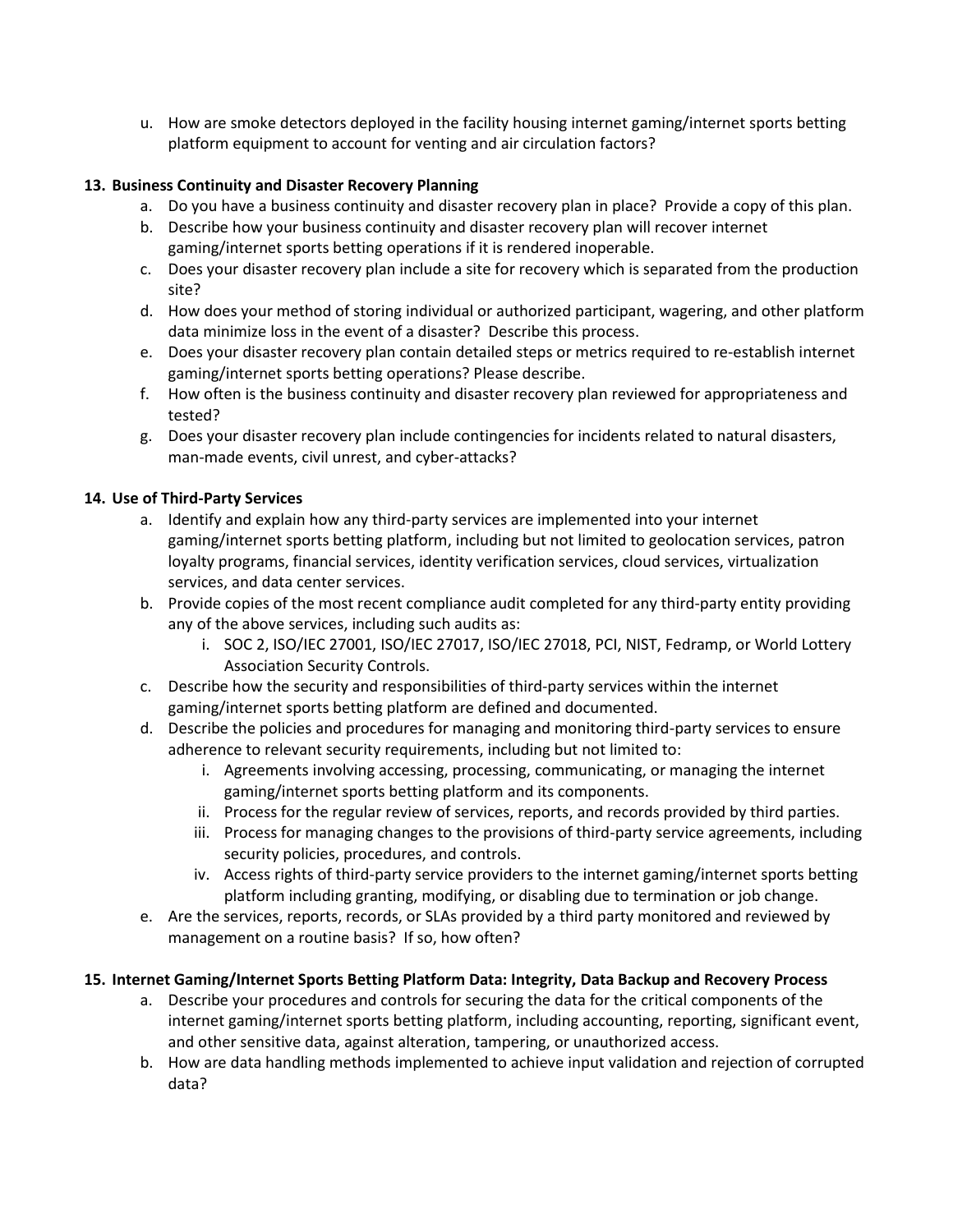- c. Describe how encryption or other equivalent security measures are used to secure data files and directories of the internet gaming/internet sports betting platform.
- d. If data encryption is not used, describe those processes used to restrict users from accessing the content of data files and directories based upon segregation of duties or responsibilities and how this access is monitored and recorded.
- e. Describe how production databases containing internet gaming/internet sports betting platform data are separated on the network from servers hosting user interfaces.
- f. Describe how supervised access controls are used to restrict the alteration of any accounting, reporting, or significant event data and how system logging captures the following information regarding any changes to data:
	- i. Unique ID number for the alteration.
	- ii. Data element altered.
	- iii. Data element value prior to alteration.
	- iv. Data element value after alteration.
	- v. Time/date of the alteration.
	- vi. Personnel that performed alteration (user identification).
- g. Describe the backup process including the frequency of full, incremental system backups.
- h. Describe how audit logs, databases, and all other internet gaming/internet sports betting platform data is stored to protect integrity and availability of the data in the event of a failure.
- i. How are redundant platform components or data copies used for backups and restoration so that a single failure of any portion of the internet gaming/internet sports betting platform would not result in loss or corruption of data?
- j. Describe the procedures, processes, and location for storing the backup copies or backup media of the internet gaming/internet sports betting platform in a physically separate location from the location housing the servers and data which are being backed up.
- k. Describe how this separate location is secured to prevent unauthorized access and provide adequate protection to prevent the permanent loss of any data. Include in your response any use of third-party entities such as data centers, cloud service providers, or a secured storage facility.
- l. Describe your procedures and processes, in the event of a complete and unrecoverable failure of the internet gaming/internet sports betting platform, to restore operations from the last backup point and fully recover all systems and data including, but not limited to:
	- i. All information specified under the board's administrative rules, technical standards and bulletins, and internal controls of the internet gaming/sports betting operator and internet gaming/internet sports betting platform provider.
	- ii. Current encryption keys.
	- iii. All other parameters, modifications, reconfigurations, additions, merges, deletions, adjustments, and parameter changes of the internet gaming/internet sports betting platform.

#### **16. Domain Name Service (DNS) Requirements**

- a. Do you employ a primary as well as a secondary DNS server?
- b. Describe how you have secured the primary DNS server and the secondary DNS servers so that they are both logically and physically separated from one another.
- c. Describe the controls to ensure logical and physical access to the DNS servers is restricted to authorized staff.
- d. Explain how zone transfers to arbitrary hosts will be disallowed.
- e. Explain how a registry lock will be implemented to ensure any requests to change DNS servers will need to be verified manually.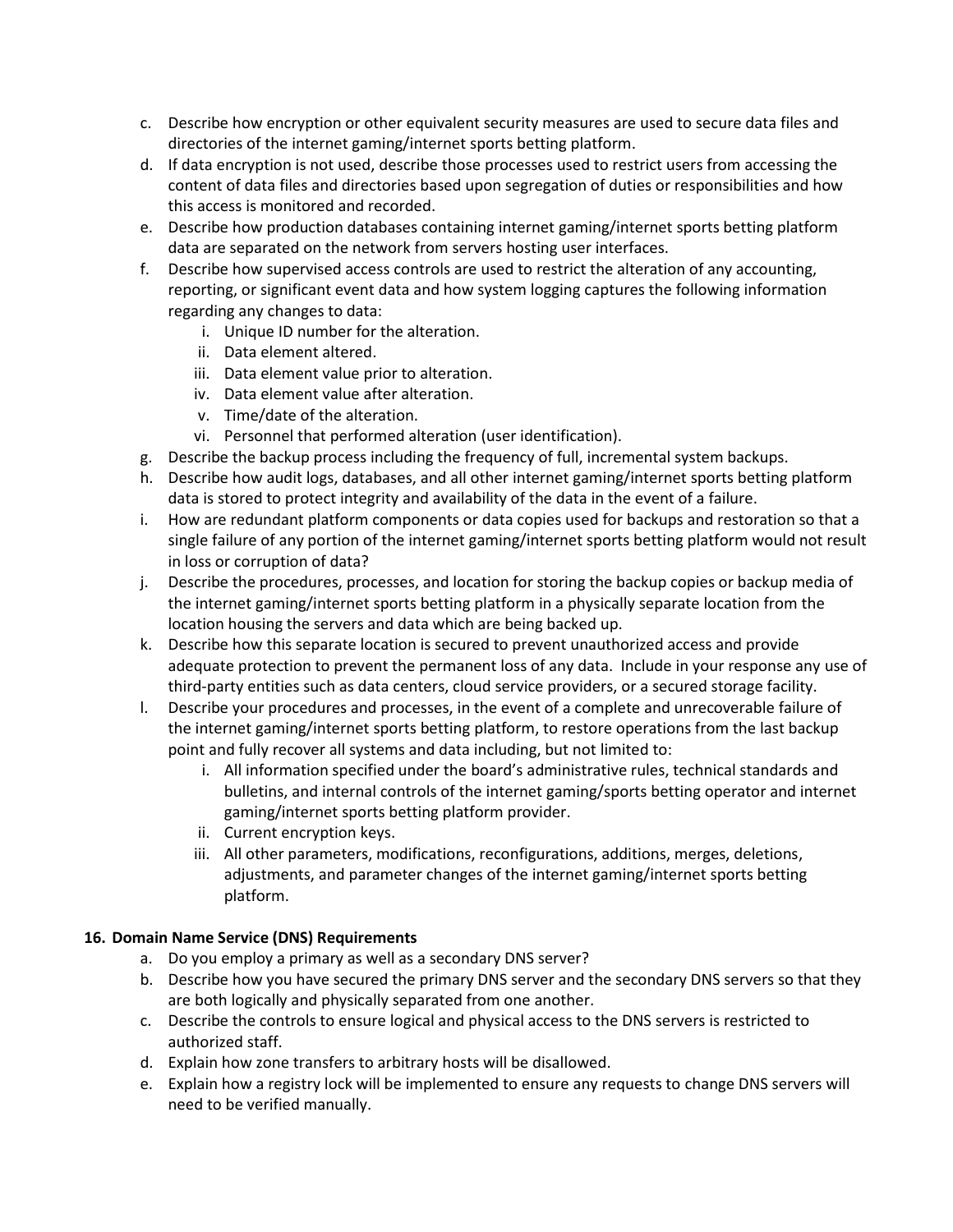f. Describe the method to prevent cache poisoning on the DNS servers.

#### **17. Cryptographic Controls**

- a. Describe how policies, controls, and technologies are developed and deployed to protect sensitive information of the internet gaming/internet sports betting platform, including but not limited to the following:
	- i. How individual, authorized participant, or sensitive internet gaming/internet sports betting platform data is encrypted if it travels across a network with lower level of trust.
	- ii. Explain the message authentication technique used for data which must be authenticated.
	- iii. What organization issues the security certificate used for authentication?
	- iv. Describe the process and procedures to periodically review encryption algorithms to ensure they are effective and, if need be, replaced or updated.

#### **18. Encryption Key Management**

- a. Describe your procedures for obtaining, generating, storing, and revoking encryption keys.
- b. Describe your procedures for changing existing encryption keysets.
- c. What is the process for recovering data which has been encrypted with a revoked or expired encryption key after the encryption key becomes invalid?

#### **19. Firewall Implementation**

- a. Describe how firewalls are deployed and implemented in such a way as to secure communications traffic to and from the internet gaming/internet sports betting platform network.
- b. Does a firewall exist at the boundary of any dissimilar security domains?
- c. Describe the controls in place to ensure no device on the same broadcast domain as the platform host may establish a network path which bypasses the firewall.
- d. Are all redundant network paths configured in such a way as to require the connection to pass through at least one application level firewall?
- e. Describe the procedures to ensure only firewall related applications have been installed on the firewall.
- f. Describe the controls to ensure only authorized system administrator accounts may be present on the firewall.
- g. Describe the controls to reject all connections except those which have been specifically approved.
- h. Describe how firewalls are configured to reject connections form destinations which cannot reside on the network from which the message originated.
- i. Is the firewall application able to maintain an audit log to capture such events as:
	- i. Configuration changes to the firewall.
	- ii. Successful and unsuccessful connection attempts through the firewall.
	- iii. Source and destination IP addresses, port numbers, protocols, and where possible MAC addresses.
- j. Will the firewall application disable all communications and generate an error if the audit log becomes full?
- k. Describe the process to review the firewall configuration and rules to ensure the operating condition of the firewall and the effectiveness of the rule sets.
	- i. Is the process conducted for all internal and external firewalls?
	- ii. How often is this review conducted?